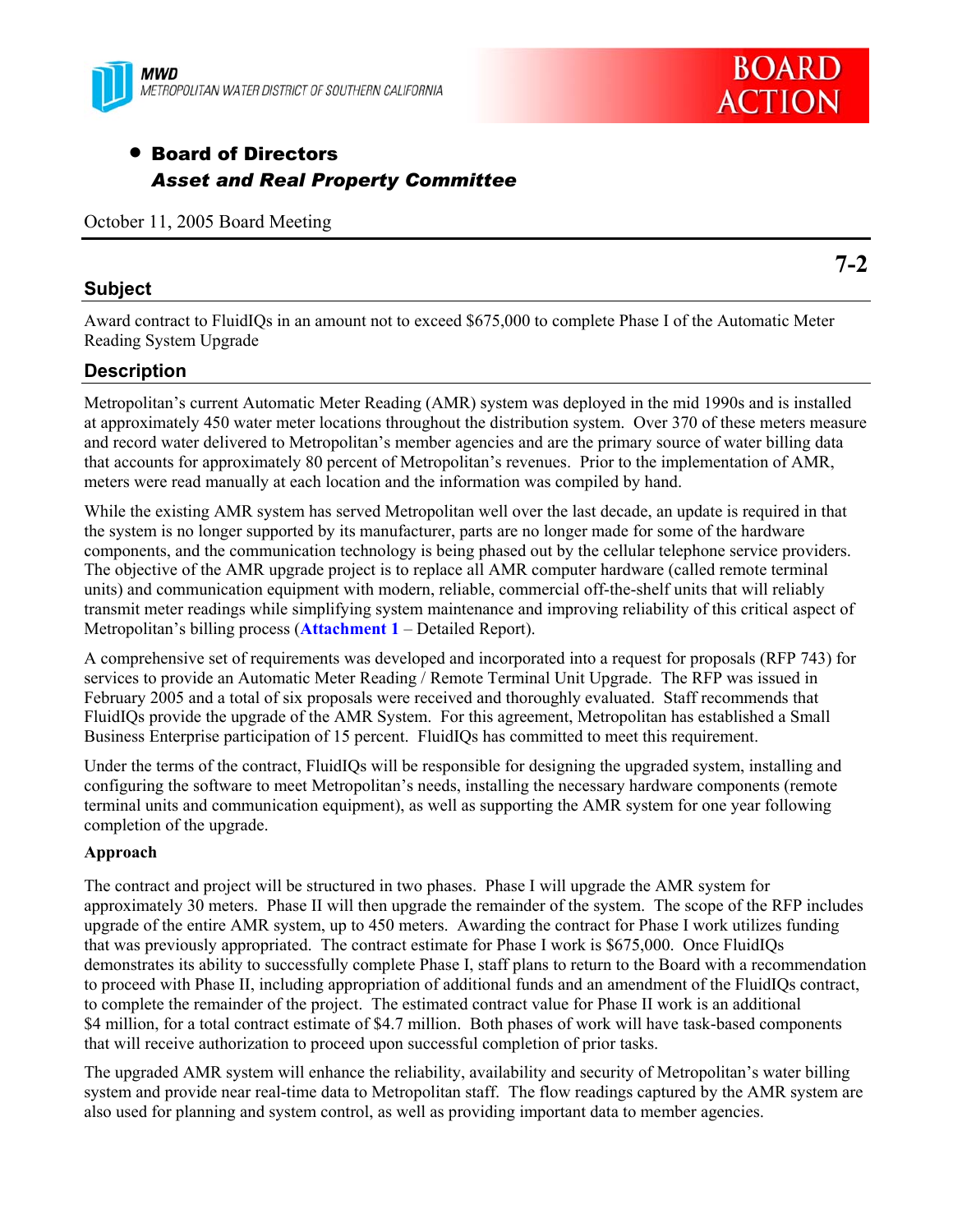This action awards a contract to FluidIQs in an amount not to exceed \$675,000 to complete Phase I of the AMR Upgrade project. Funds to complete Phase I work have been previously appropriated and no additional funds are required at this time. This project has been evaluated and recommended by Metropolitan's Capital Investment Plan evaluation team and funds have been included in the fiscal year 2005/06 capital budget.

## **Policy**

Metropolitan Water District Administrative Code Section 8113 – Award of Contracts over \$250,000 Metropolitan Water District Administrative Code Section 8115 – Negotiated Contracts

# **California Environmental Quality Act (CEQA)**

CEQA determination for Option #1:

The proposed action is categorically exempt under the provisions of CEQA and the State CEQA Guidelines. The overall activities involve the funding, design, minor alterations, and replacement of existing public facilities with negligible or no expansion of use and no possibility of significantly impacting the physical environment. Accordingly, the proposed action qualifies under Class 1 and Class 2 Categorical Exemptions (Sections 15301 and 15302 of the State CEQA Guidelines).

The CEQA determination is: Determine that pursuant to CEQA, the proposed action qualifies under two Categorical Exemptions (Class 1, Section 15301 and Class 2, Section 15302 of the State CEQA Guidelines).

CEQA determination for Option #2:

None required

## **Board Options/Fiscal Impacts**

#### **Option #1**

Adopt the CEQA determination and award a contract to FluidIQs in an amount not to exceed \$675,000 to complete Phase I of the Automatic Meter Reading System upgrade.

**Fiscal Impact:** Expenditure of \$675,000 of budgeted and previously appropriated capital funds under Approp. 15397

#### **Option #2**

Do not award contract.

**Fiscal Impact:** No additional expenditure of appropriated and budgeted capital funds.However, not upgrading AMR puts the long-term reliability of electronically collecting water meter readings at risk.

#### **Staff Recommendation**

Option #1

 $4.$  Way 9/8/2005 *Wolfe Date Manager, Corporate Resources*  9/20/2005 *Dennis B. Underwood Date CEO/General Manager* 

BLA #3163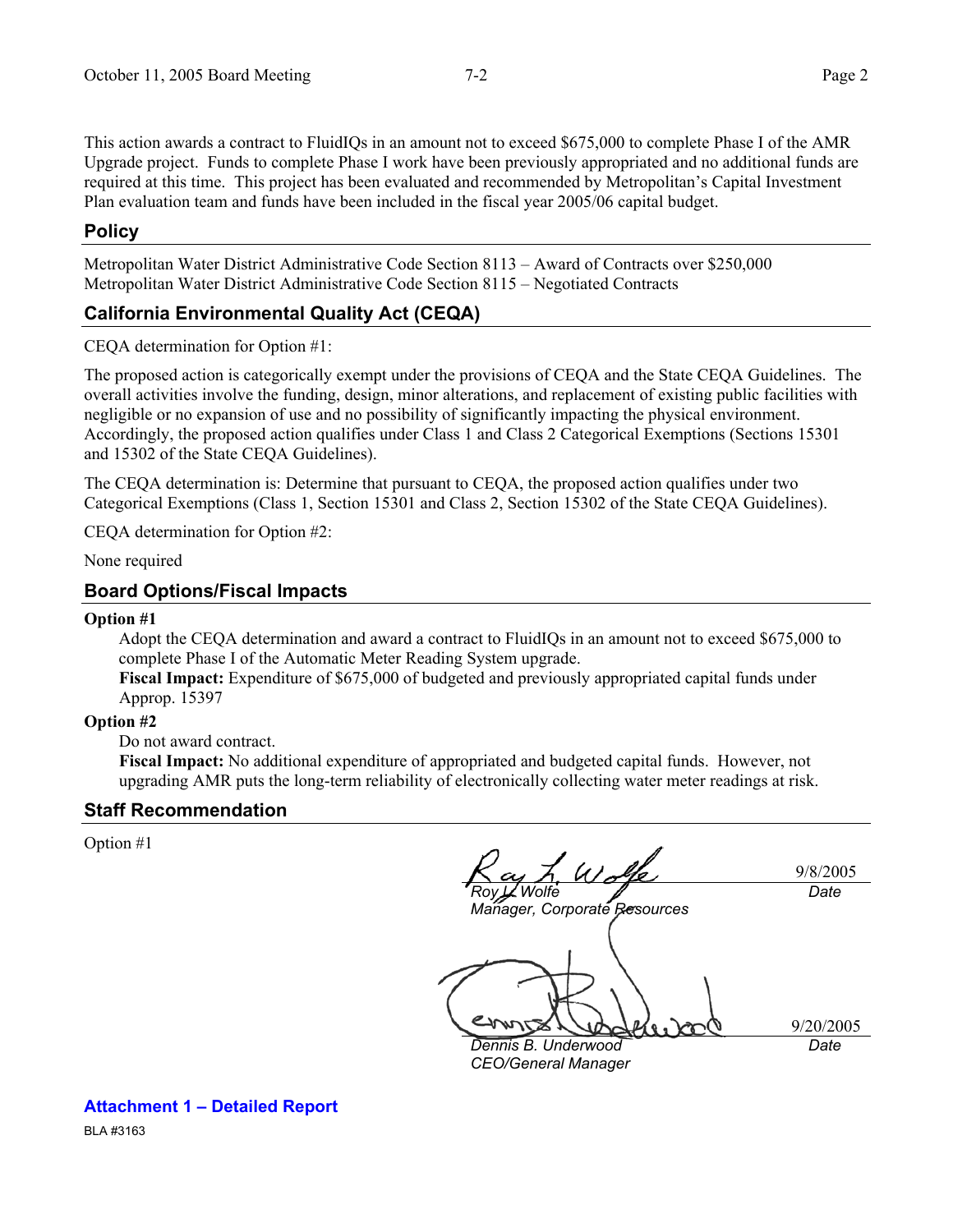## **Detailed Report**

## **Automatic Meter Reading Upgrade Project**

## *Project Description*

Metropolitan's existing Automatic Meter Reading (AMR) system is in need of upgrade. The system includes communication equipment, computer hardware (i.e., remote terminal units or RTUs) and software. The main goal of the upgrade is to improve long-term AMR system reliability. Reliability of AMR is important in that it is the primary source of water flow data used for water billing. In addition, the upgrade will provide more timely flow information for controlling Metropolitan's water system and for member agencies. Further, the upgrade will simplify AMR system maintenance and strengthen security of the system, while reducing monthly communication costs for data transfer.

## *Background/Purpose*

Metropolitan's member agencies receive water through Metropolitan's delivery system that includes approximately 450 meters. These meters feed data to the AMR system, which uses RTUs to store and forward the flow information to the water billing system. Of the 450 meters, approximately 80 meters are also directly monitored by Metropolitan's Supervisory Control and Data Acquisition (SCADA) system and are used to control the distribution system and treatment plants. The flow values from these SCADA-connected meters are collected continuously and are available at the Operations Control Center (OCC) and treatment plants throughout the day. Readings from the remaining 370 meters are transmitted once per day to the water billing system via older analog cellular phones. In addition to storing the meter readings, all RTUs perform continuous alarm processing for flow violations, sensor failures, power failures and other abnormal conditions.

The original AMR system was installed approximately nine years ago. While the AMR system served Metropolitan well during this period, the system is now old and needs to be upgraded. The equipment manufacturer no longer supports the RTU hardware and the analog communication systems are outdated and are being discontinued by the cellular telephone providers. In 1999, Metropolitan initiated an effort to update AMR. That 1999 update was based on a vendor-specific, proprietary design and a communication method that would not work for all meter sites. Given these limitations, the approach was reexamined as part of the IT Strategic Plan and it was decided to discontinue the effort after installation of 25 devices. Instead, a new phased approach was adopted using a portion of the money previously appropriated for this project. The new approach is based on commercially available off-the-shelf technology and more reliable communication methods.

Staff has developed the requirements and specifications for upgrading the AMR system. The upgraded system will utilize commercial off-the-shelf equipment, provide more timely member agency local readings, utilize more reliable and cost-effective communications, provide increased security, and be able to communicate up-to-date readings from all 450 meters to the OCC every 15 minutes to provide near real-time flow information.

## *Approach*

Metropolitan staff will provide oversight to the provider on this upgrade project. The provider will be responsible for successfully upgrading the AMR system including replacement of hardware, software, and communications as necessary. Staff from Information Technology, Engineering Services and Water System Operations will provide assistance, guidance and coordination for the project.

The project consists of several elements: a communication survey and network design, RTU hardware and software design, development of interfaces to the SCADA and water billing systems, RTU installation, and system integration. The existing system will be upgraded on a unit-by-unit basis to ensure a smooth and successful transition. Initial work under Phase I of the project will upgrade approximately 30 meters and their corresponding RTUs. Sufficient funds have already been appropriated for the Phase I work. Upon successful completion of Phase I, staff plans to return to the Board with a recommendation to proceed with Phase II, including approval of additional funds and amendment of FluidIQs' contract to complete the remainder of the project.